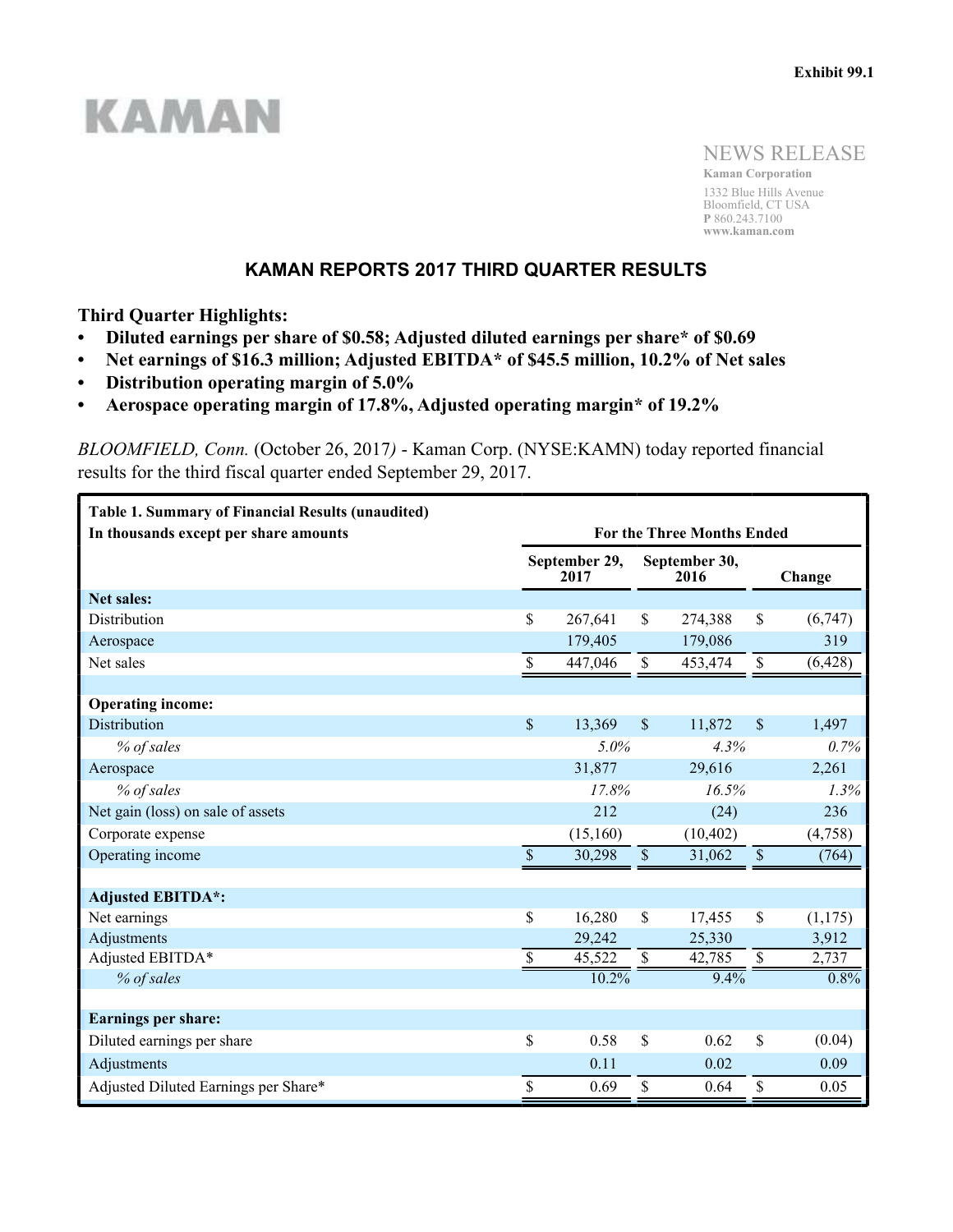Neal J. Keating, Chairman, President and Chief Executive Officer, commented, "Our results for the third quarter reflect continued improvement in operating results and underscore the importance of our investments to support key product platforms and programs.

During the quarter, Distribution delivered operating margin of 5.0%, a 70 basis point increase over the prior year. The actions we have taken to drive improved profitability continue to benefit the segment and provide additional opportunity for margin expansion.

At Aerospace, we saw sequential improvement in operating margins, as we began deliveries of our JPF direct commercial sales order during the period and are positioned to meet our customer requirements for the year. We continue the effort to market our K-MAX® helicopter and have strong prospects from domestic and international customers. With the recent contract award from Columbia Basin we now have ten K-MAX® aircraft committed to customers. Sales for our bearings products remain strong, led by our high precision miniature bearings and our traditional airframe bearings. The contributions from our bearings products, fuze programs, and K-MAX® helicopter emphasize the importance of the investments we have made in these areas.

As mentioned in prior quarters, we have improved the performance of our structures programs, which have resulted in a significant increase in profitability. These actions, coupled with our recently announced restructuring plan, provide us confidence in the continued improvement in these programs.

As we look ahead to the fourth quarter, we expect the investments in our programs and productivity initiatives to continue to drive improved performance at both segments as we deliver on our JPF DCS contract, continue the ramp in sales for our bearings products and return to organic sales growth at Distribution."

Chief Financial Officer, Robert D. Starr, commented, "Our performance in the third quarter is a continuation of the sequential improvements we anticipated for 2017. Aerospace performance was led by deliveries of our higher margin JPF DCS program, sequential improvement in our specialty bearings product lines and improved performance in our structures programs. Distribution continues to maintain cost controls and delivered strong operating margins.

Moving to our outlook for 2017, as a result of our top line performance through the first nine months of the year, we are revising our expectations for Distribution sales and operating margin. We now expect our sales outlook at Distribution for the full year of \$1,080 million to \$1,100 million, resulting in a tightening of the top end of our operating margin expectations to 5.0% to 5.1%.

We are modestly lowering our expectations for the high end of our full year sales range for Aerospace. As we have mentioned previously our expectation for Aerospace assumes a significant number of deliveries for our JPF DCS program in the fourth quarter. We continue to see strong demand for the JPF and are pursuing a number of DCS and USG opportunities, including Options 13 and 14 for which we have been authorized to begin long lead procurement. Due to the anticipated costs associated with our aerospace restructuring we have revised our expectations for Aerospace operating margin to 16.3% to 16.6%, or 16.8% to 17.1% when adjusted for these costs. The mid-point of Aerospace's operating profit outlook remains essentially unchanged from our prior expectations when adjusted for the restructuring charges.

Our expectations for Corporate expense have been revised to account for the \$2.1 million of costs associated with a senior executive retirement incurred in the third quarter. We now expect Corporate expense of approximately \$57.0 million, or approximately \$55.0 million, when adjusted for these costs.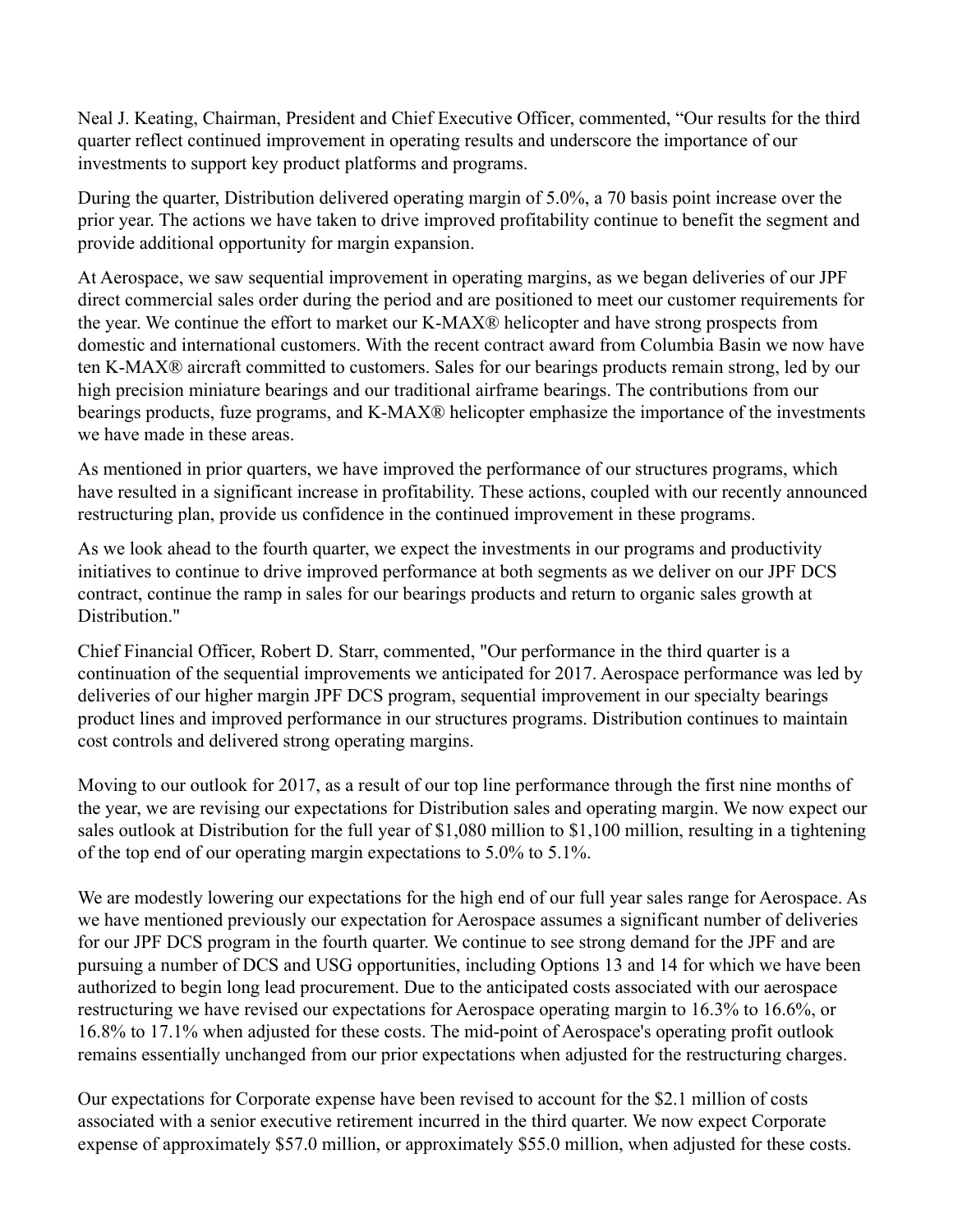Our expectations for the full year tax rate have been adjusted to 37.0%. This reflects projected foreign losses, including restructuring charges, for which no tax benefit has been provided.

Additionally, we are increasing our expectation for interest expense to \$20.0 million, based on higher than expected average borrowings, and lowering our expectation for capital expenditures to \$30.0 million based on our anticipated spend in the fourth quarter.

Finally, we generated \$44.0 million in cash flows from operations during the quarter, leading to \$39.3 million of Free Cash Flow\* for the period. We are maintaining our Free Cash Flow outlook for 2017 in the range of \$70 million to \$100 million; however, achievement at the top end of the range will depend on the timing of shipments and collections in the fourth quarter."

# **2017 Outlook**

Our revised 2017 outlook is as follows:

- Distribution:
	- Sales of \$1,080.0 million to \$1,100.0 million  $\circ$
	- Operating margins of 5.0% to 5.1%  $\circ$
	- Depreciation and amortization expense of \$16.0 million
- Aerospace:
	- $\circ$ Sales of \$730.0 million to \$745.0 million
	- $\degree$  Operating margins of 16.3% to 16.6%, or 16.8% to 17.1% when adjusted for the \$4.0 million in anticipated restructuring costs
	- $\circ$ Depreciation and amortization expense of \$23.0 million
- Interest expense of approximately \$20.0 million
- Corporate expenses of approximately \$57.0 million, or approximately \$55.0 million when adjusted for the \$2.1 million of costs associated with the retirement of a senior executive
- Estimated annualized tax rate of approximately 37.0%
- Consolidated depreciation and amortization expense of approximately \$45.0 million
- Capital expenditures of approximately \$30.0 million
- Cash flows from operations in the range of \$100.0 million to \$130.0 million; Free Cash Flow\* in the range of \$70.0 million to \$100.0 million
- Weighted average diluted shares outstanding of 28.5 million

# **Please see the MD&A section of the Company's Form 10-Q filed with the Securities and Exchange Commission concurrently with the issuance of this release for greater detail on our results and various company programs.**

**A conference call has been scheduled for tomorrow, October 27, 2017, at 8:30 AM ET.** Listeners may access the call live by telephone at (844) 473-0975 and from outside the U.S. at (562) 350-0826 using the Conference ID: 83065239; or, via the Internet at www.kaman.com. A replay will also be available two hours after the call and can be accessed at (855) 859-2056 or (404) 537-3406 using the Conference ID: 83065239. In its discussion, management may reference certain non-GAAP financial measures related to company performance. A reconciliation of that information to the most directly comparable GAAP measures is provided in this release.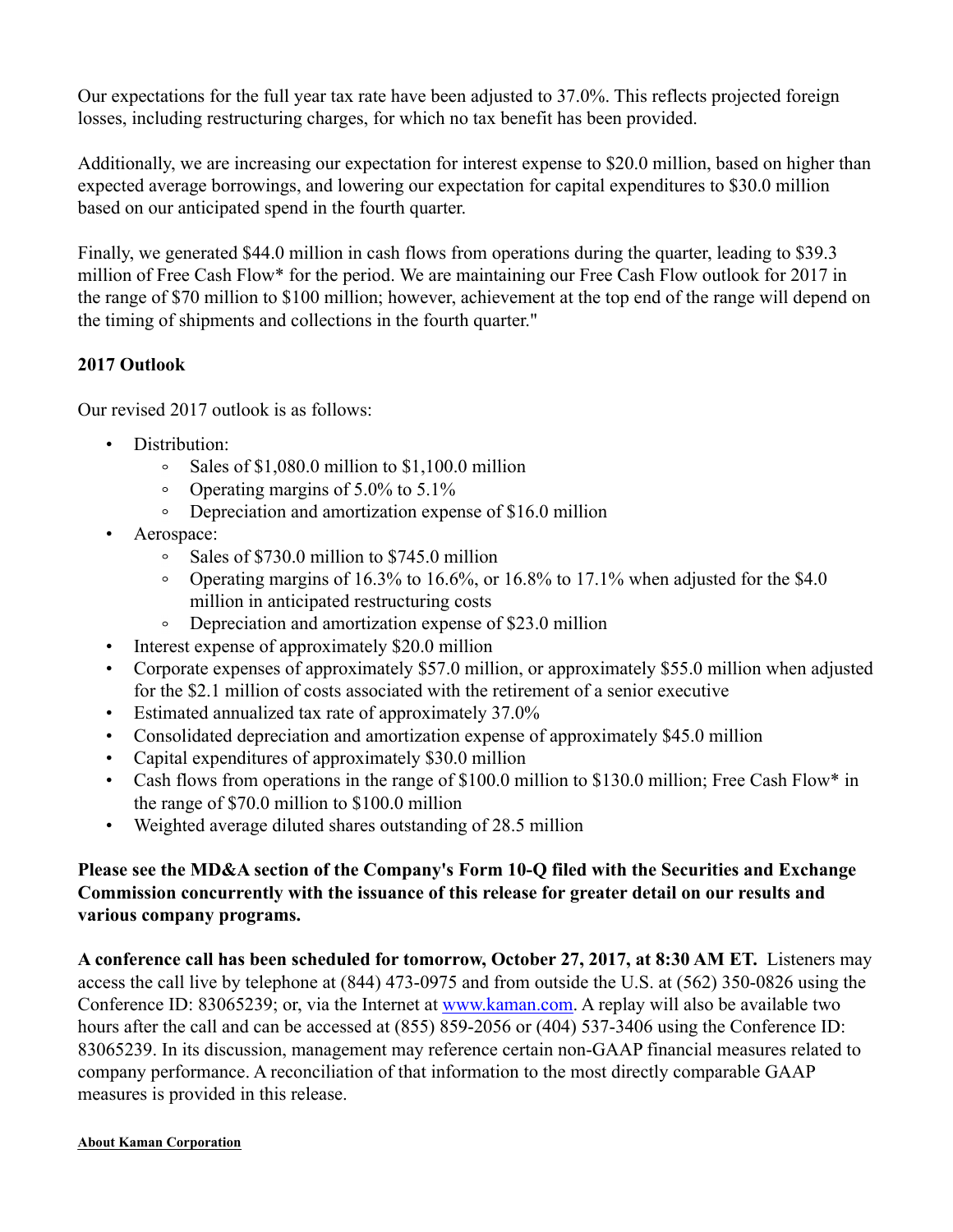Kaman Corporation, founded in 1945 by aviation pioneer Charles H. Kaman, and headquartered in Bloomfield, Connecticut conducts business in the aerospace and industrial distribution markets. The company produces and markets proprietary aircraft bearings and components; super precision, miniature ball bearings; complex metallic and composite aerostructures for commercial, military and general aviation fixed and rotary wing aircraft; safe and arming solutions for missile and bomb systems for the U.S. and allied militaries; subcontract helicopter work; restoration, modification and support of our SH-2G Super Seasprite maritime helicopters; manufacture and support of our K-MAX® manned and unmanned medium-to-heavy lift helicopters; and engineering design, analysis and certification services. The company is a leading distributor of industrial parts, and operates approximately 240 customer service centers and five distribution centers across the U.S. and Puerto Rico. Kaman offers more than four million items including bearings, mechanical power transmission, electrical, material handling, motion control, fluid power, automation and MRO supplies to customers in virtually every industry. Additionally, Kaman provides engineering, design and support for automation, electrical, linear, hydraulic and pneumatic systems as well as belting and rubber fabrication, customized mechanical services, hose assemblies, repair, fluid analysis and motor management. More information is available at www.kaman.com.

#### **Table 2. Summary of Segment Information (in thousands) (unaudited)**

|                                   | <b>For the Three Months Ended</b> |              | <b>For the Nine Months Ended</b> |      |                       |               |                       |
|-----------------------------------|-----------------------------------|--------------|----------------------------------|------|-----------------------|---------------|-----------------------|
|                                   | September 29,<br>2017             |              | September 30,<br>2016            |      | September 29,<br>2017 |               | September 30,<br>2016 |
| <b>Net sales:</b>                 |                                   |              |                                  |      |                       |               |                       |
| Distribution                      | \$<br>267,641                     | S            | 274,388                          | -S   | 817,965               | <sup>S</sup>  | 849,104               |
| Aerospace                         | 179,405                           |              | 179,086                          |      | 514,028               |               | 526,210               |
| Net sales                         | 447,046                           |              | 453,474                          |      | 1,331,993             |               | 1,375,314             |
|                                   |                                   |              |                                  |      |                       |               |                       |
| <b>Operating income:</b>          |                                   |              |                                  |      |                       |               |                       |
| <b>Distribution</b>               | \$<br>13,369                      | <sup>S</sup> | 11,872                           | - \$ | 40,997                | <sup>\$</sup> | 36,148                |
| Aerospace                         | 31,877                            |              | 29,616                           |      | 74,736                |               | 81,374                |
| Net gain (loss) on sale of assets | 212                               |              | (24)                             |      | 217                   |               | (10)                  |
| Corporate expense                 | (15,160)                          |              | (10, 402)                        |      | (44, 052)             |               | (38, 253)             |
| Operating income                  | 30,298                            |              | 31,062                           |      | 71,898                |               | 79,259                |

#### **Table 3. Depreciation and Amortization by Segment (in thousands) (unaudited)**

|                                       |                       | <b>For the Three Months Ended</b> |                       | <b>For the Nine Months Ended</b> |                       |                       |        |  |
|---------------------------------------|-----------------------|-----------------------------------|-----------------------|----------------------------------|-----------------------|-----------------------|--------|--|
|                                       | September 29,<br>2017 |                                   | September 30,<br>2016 |                                  | September 29,<br>2017 | September 30,<br>2016 |        |  |
| <b>Depreciation and Amortization:</b> |                       |                                   |                       |                                  |                       |                       |        |  |
| Distribution                          | S                     | 3,640                             | 3,986                 |                                  | 11,535                |                       | 12,127 |  |
| Aerospace                             |                       | 6,056                             | 5,946                 |                                  | 17,589                |                       | 17,695 |  |
| Corporate                             |                       | 914                               | 901                   |                                  | 2.795                 |                       | 2,761  |  |
| <b>Consolidated Total</b>             |                       | 10,610                            | 10,833                |                                  | 31.919                |                       | 32,583 |  |

## **Non-GAAP Measures Disclosure**

Management believes that the Non-GAAP (Generally Accepted Accounting Principles) financial measures indicated by an asterisk (\*) used in this release or in other disclosures provide important perspectives into the Company's ongoing business performance. The Company does not intend for the information to be considered in isolation or as a substitute for the related GAAP measures. Other companies may define the measures differently. We define the Non-GAAP measures used in this report and other disclosures as follows:

**Organic Sales** - Organic Sales is defined as "Net Sales" less sales derived from acquisitions completed during the preceding twelve months. We believe that this measure provides management and investors with a more complete understanding of underlying operating results and trends of established, ongoing operations by excluding the effect of acquisitions, which can obscure underlying trends. We also believe that presenting Organic Sales separately for our segments provides management and investors with useful information about the trends impacting our segments and enables a more direct comparison to other businesses and companies in similar industries. Management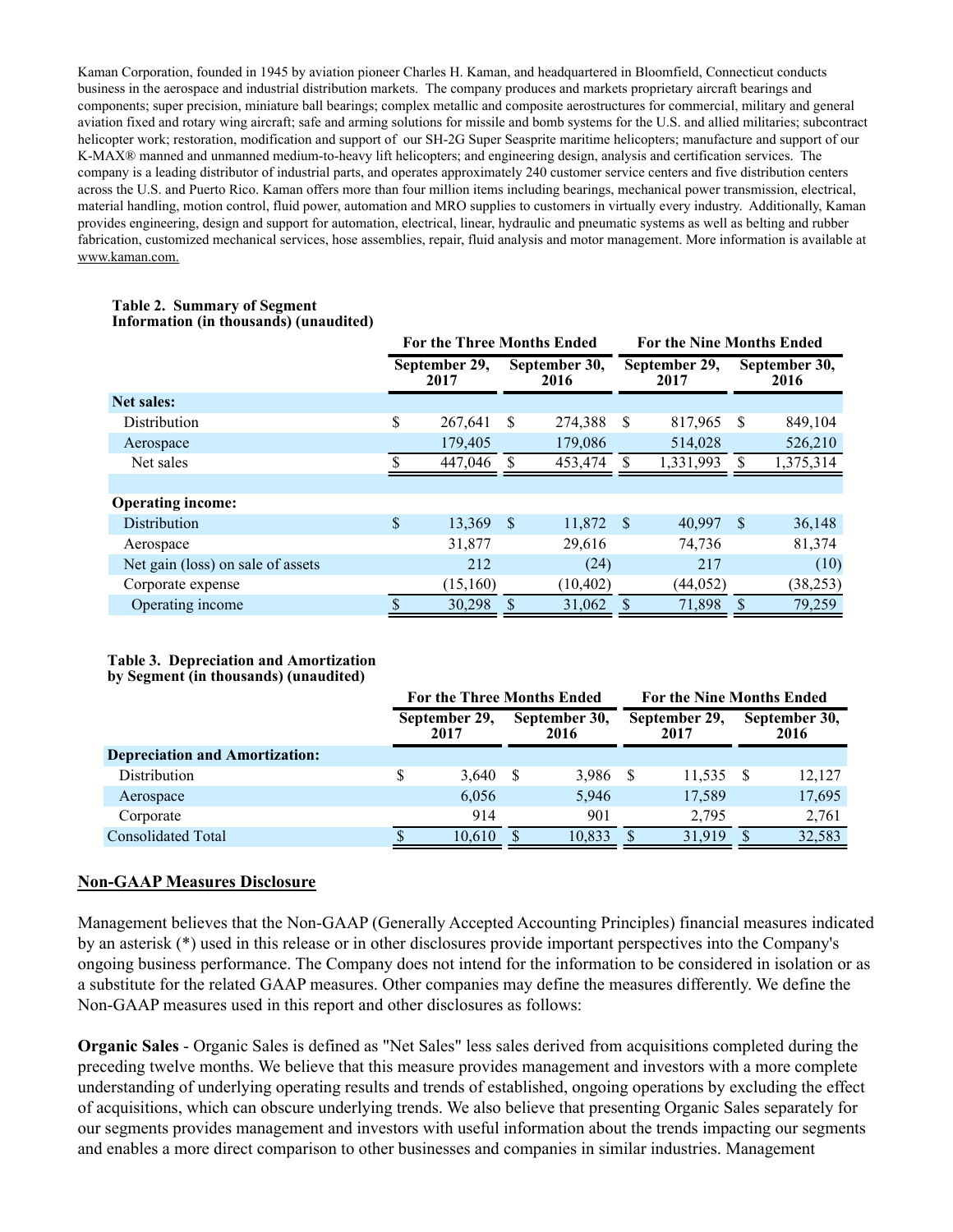recognizes that the term "Organic Sales" may be interpreted differently by other companies and under different circumstances. No other adjustments were made during the three-month and nine-month fiscal periods ended September 29, 2017, and September 30, 2016. The following table illustrates the calculation of Organic Sales using the GAAP measure, "Net Sales".

#### **Table 4. Organic Sales (in thousands) (unaudited)**

|                          | <b>For the Three Months Ended</b> |         |                       |         |                       | <b>For the Nine Months Ended</b> |             |                       |  |  |
|--------------------------|-----------------------------------|---------|-----------------------|---------|-----------------------|----------------------------------|-------------|-----------------------|--|--|
|                          | September 29,<br>2017             |         | September 30,<br>2016 |         | September 29,<br>2017 |                                  |             | September 30,<br>2016 |  |  |
| Distribution             |                                   |         |                       |         |                       |                                  |             |                       |  |  |
| Net sales                | \$                                | 267,641 | \$                    | 274,388 | \$                    | 817,965                          | \$          | 849,104               |  |  |
| <b>Acquisition Sales</b> |                                   |         |                       | 1,128   |                       |                                  |             | 4,681                 |  |  |
| Organic Sales            | $\mathbf{\hat{S}}$                | 267,641 | \$                    | 273,260 | \$                    | 817,965                          | \$          | 844,423               |  |  |
| Aerospace                |                                   |         |                       |         |                       |                                  |             |                       |  |  |
| Net sales                | \$                                | 179,405 | \$                    | 179,086 | \$                    | 514,028                          | \$          | 526,210               |  |  |
| <b>Acquisition Sales</b> |                                   |         |                       | 18,037  |                       |                                  |             | 53,418                |  |  |
| Organic Sales            | $\mathbf{\hat{S}}$                | 179,405 | \$                    | 161,049 | \$                    | 514,028                          | $\mathbf S$ | 472,792               |  |  |
| Consolidated             |                                   |         |                       |         |                       |                                  |             |                       |  |  |
| Net sales                | \$                                | 447,046 | \$                    | 453,474 | \$                    | 1,331,993                        | \$          | 1,375,314             |  |  |
| <b>Acquisition Sales</b> |                                   |         |                       | 19,165  |                       |                                  |             | 58,099                |  |  |
| Organic Sales            | \$                                | 447,046 | \$                    | 434,309 | \$                    | 1,331,993                        | \$          | 1,317,215             |  |  |

**Organic Sales per Sales Day** - Organic Sales per Sales Day is defined as GAAP "Net sales of the Distribution segment" less sales derived from acquisitions completed during the preceding twelve months divided by the number of Sales Days in a given period. Sales days ("Sales Days") are the days that the Distribution segment's branch locations were open for business and exclude weekends and holidays. Management believes Organic Sales per Sales Day provides an important perspective on how net sales may be impacted by the number of days the segment is open for business and provides a basis for comparing periods in which the number of Sales Days differs.

The following table illustrates the calculation of Organic Sales per Sales Day using "Net sales: Distribution" from the "Segment and Geographic Information" footnote in the "Notes to Condensed Consolidated Financial Statements" included in the Company's Form 10-Q filed with the Securities and Exchange Commission on October 26, 2017. Sales from acquisitions are classified as organic beginning with the thirteenth month following the acquisition. Prior period information is adjusted to reflect acquisition sales for that period as organic sales when calculating the change in Organic Sales per Sales Day.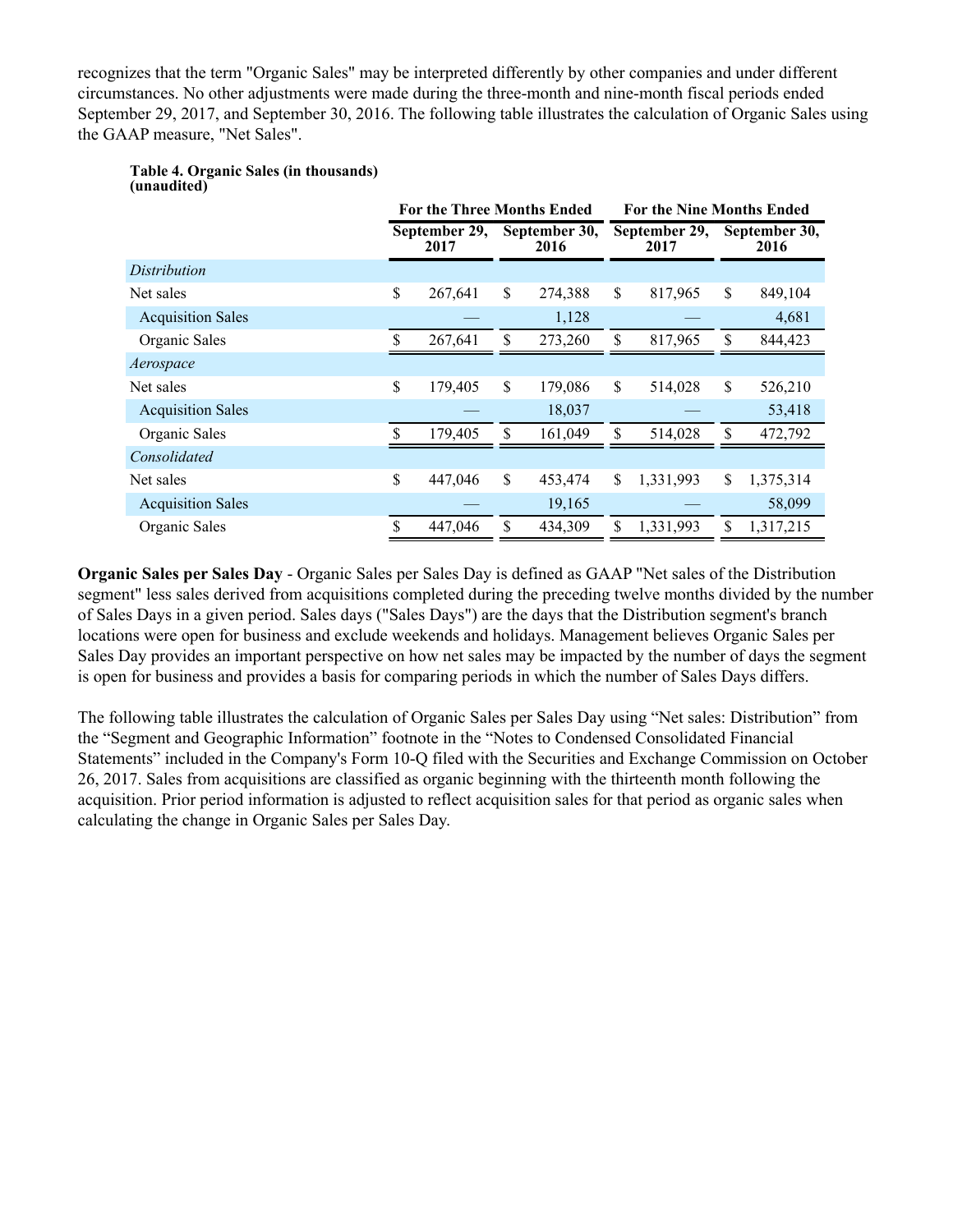| <b>Table 5. Distribution - Organic Sales</b><br>Per Sales Day (in thousands, except<br>days) (unaudited) |           | <b>For the Three Months Ended</b> |                           |                                 |             | <b>For the Nine Months Ended</b> |                       |
|----------------------------------------------------------------------------------------------------------|-----------|-----------------------------------|---------------------------|---------------------------------|-------------|----------------------------------|-----------------------|
|                                                                                                          |           | September 29,<br>2017             |                           | September 30,<br>2016           |             | September 29,<br>2017            | September 30,<br>2016 |
| Current period                                                                                           |           |                                   |                           |                                 |             |                                  |                       |
| Net sales                                                                                                |           | \$<br>267,641                     | $\boldsymbol{\mathsf{S}}$ | 274,388                         | $\sqrt{\ }$ | 817,965                          | \$<br>849,104         |
| Acquisition sales                                                                                        |           |                                   |                           | 1,128                           |             |                                  | 4,681                 |
| Organic sales                                                                                            |           | 267,641                           |                           | 273,260                         |             | 817,965                          | 844,423               |
| Sales days                                                                                               |           | 62                                |                           | 63                              |             | 190                              | 192                   |
| Organic Sales per Sales Day for the<br>current period                                                    | $\rm{a}$  | \$<br>4,317                       | \$                        | 4,337                           | $\mathbb S$ | 4,305                            | \$<br>4,398           |
|                                                                                                          |           |                                   |                           |                                 |             |                                  |                       |
| Prior period                                                                                             |           |                                   |                           |                                 |             |                                  |                       |
| Net sales from the prior year                                                                            |           | \$<br>274,388                     | $\mathbf{\hat{S}}$        | 296,312                         | \$          | 849,104                          | \$<br>911,832         |
| Sales days from the prior year                                                                           |           | 63                                |                           | 64                              |             | 192                              | 193                   |
| Sales per sales day from the prior year                                                                  | b         | \$<br>4,355                       | $\$$                      | 4,630                           | \$          | 4,422                            | \$<br>4,725           |
| $%$ change                                                                                               | $(a-b)=b$ | $(0.9)\%$                         |                           | $(6.3)\%$                       |             | $(2.6)\%$                        | $(6.9)\%$             |
| <b>Table 6. Distribution - Sales Days</b>                                                                |           |                                   |                           |                                 |             |                                  |                       |
|                                                                                                          |           | First<br>Quarter                  |                           | <b>Second</b><br><b>Ouarter</b> |             | <b>Third</b><br>Quarter          | Fourth<br>Quarter     |
| <b>Distribution Sales Days</b>                                                                           |           |                                   |                           |                                 |             |                                  |                       |
| 2017 Sales Days by quarter                                                                               |           | 64                                |                           | 64                              |             | 62                               | 62                    |
| 2016 Sales Days by quarter                                                                               |           | 65                                |                           | 64                              |             | 63                               | 61                    |

**Adjusted EBITDA** - During the third quarter, we modified our definition of Adjusted EBITDA to eliminate items that are not indicative of the operating performance of the Company's segments or corporate function for the periods presented. Management believes this modification to the definition of Adjusted EBITDA will provide greater consistency with the other Non-GAAP measures used by the Company, specifically, Adjusted Operating Income, Adjusted Net Earnings and Adjusted Diluted Earnings Per Share. As modified, Adjusted EBITDA is defined as net earnings before interest, taxes, other expense (income), net, depreciation and amortization and certain items that are not indicative of the operating performance of the Company's segments or corporate function for the period presented. Adjusted EBITDA differs from net earnings, as calculated in accordance with GAAP, in that it excludes interest expense, net, income tax expense, depreciation and amortization, other expense (income), net and certain items that are not indicative of the operating performance of the Company's segments or corporate function for the period presented. We have made numerous investments in our business, such as acquisitions and capital expenditures, including facility improvements, new machinery and equipment, improvements to our information technology infrastructure and new ERP systems, which we have adjusted for in Adjusted EBITDA. Adjusted EBITDA also does not give effect to cash used for debt service requirements and thus does not reflect funds available for distributions, reinvestments or other discretionary uses. Management believes Adjusted EBITDA provides an additional perspective on the operating results of the organization and its earnings capacity and helps improve the comparability of our results between periods because it provides a view of our operations that excludes items that management believes are not reflective of operating performance, such as items traditionally removed from net earnings in the calculation of EBITDA as well as Other expense (income), net and certain items that are not indicative of the operating performance of the Company's segments or corporate function for the period presented. Adjusted EBITDA is not presented as an alternative measure of operating performance, as determined in accordance with GAAP. No other adjustments were made during the three-month and nine-month fiscal periods ended September 29, 2017, and September 30, 2016. Prior period amounts have been adjusted to conform to our revised definition. The following table illustrates the calculation of Adjusted EBITDA using GAAP measures: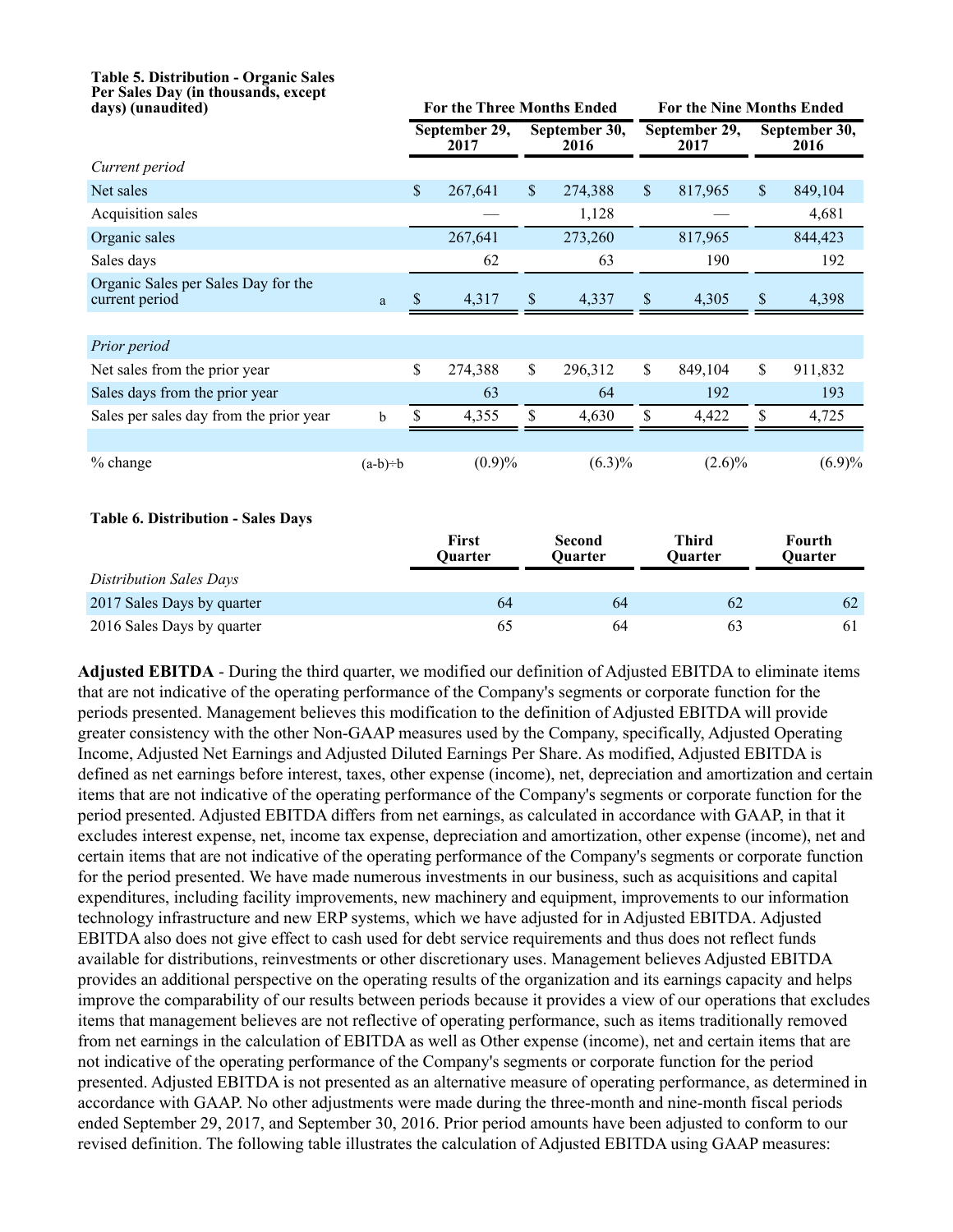#### **Table 7. Adjusted EBITDA (in thousands) (unaudited)**

|                                                  | <b>For the Three Months Ended</b> |                       |                    |                       |              | <b>For the Nine Months Ended</b> |                           |                       |  |  |
|--------------------------------------------------|-----------------------------------|-----------------------|--------------------|-----------------------|--------------|----------------------------------|---------------------------|-----------------------|--|--|
|                                                  |                                   | September 29,<br>2017 |                    | September 30,<br>2016 |              | September 29,<br>2017            |                           | September 30,<br>2016 |  |  |
| <b>Adjusted EBITDA</b>                           |                                   |                       |                    |                       |              |                                  |                           |                       |  |  |
| <b>Consolidated Results</b>                      |                                   |                       |                    |                       |              |                                  |                           |                       |  |  |
| <b>Sales</b>                                     | \$                                | 447,046               | $\mathcal{S}$      | 453,474               | $\sqrt{\ }$  | 1,331,993                        | $\boldsymbol{\mathsf{S}}$ | 1,375,314             |  |  |
|                                                  |                                   |                       |                    |                       |              |                                  |                           |                       |  |  |
| Net earnings                                     | $\mathsf{\$}$                     | 16,280                | $\mathbf{\hat{S}}$ | 17,455                | \$           | 36,029                           | \$                        | 43,727                |  |  |
|                                                  |                                   |                       |                    |                       |              |                                  |                           |                       |  |  |
| Interest expense, net                            | $\mathsf{\$}$                     | 5,264                 | $\mathbb{S}$       | 4,165                 | $\mathbb{S}$ | 15,546                           | $\mathbf{\$}$             | 11,960                |  |  |
| Income tax expense                               |                                   | 9,237                 |                    | 9,774                 |              | 21,034                           |                           | 23,329                |  |  |
| Other expense (income), net                      |                                   | (483)                 |                    | (332)                 |              | (711)                            |                           | 243                   |  |  |
| Depreciation and amortization                    |                                   | 10,610                |                    | 10,833                |              | 31,919                           |                           | 32,583                |  |  |
| Other Adjustments:                               |                                   |                       |                    |                       |              |                                  |                           |                       |  |  |
| Acquisition transaction and integration costs    |                                   |                       |                    | 546                   |              |                                  |                           | 4,850                 |  |  |
| Cost associated with senior executive retirement |                                   | 2,114                 |                    |                       |              | 2,114                            |                           |                       |  |  |
| Restructuring and severance costs                |                                   | 2,500                 |                    | 344                   |              | 2,500                            |                           | 691                   |  |  |
| Adjustments                                      | $\mathsf{\$}$                     | 29,242                | $\mathbb{S}$       | 25,330                | \$           | 72,402                           | \$                        | 73,656                |  |  |
|                                                  |                                   |                       |                    |                       |              |                                  |                           |                       |  |  |
| <b>Adjusted EBITDA</b>                           | $\mathbf{\$}$                     | 45,522                | $\mathbb{S}$       | 42,785                | \$           | 108,431                          | $\mathbb{S}$              | 117,383               |  |  |
| Adjusted EBITDA margin                           |                                   | 10.2%                 |                    | 9.4%                  |              | 8.1%                             |                           | 8.5%                  |  |  |

**Free Cash Flow** - Free Cash Flow is defined as GAAP "Net cash provided by (used in) operating activities" in a period less "Expenditures for property, plant & equipment" in the same period. Management believes Free Cash Flow provides an important perspective on our ability to generate cash from our business operations and, as such, that it is an important financial measure for use in evaluating the Company's financial performance. Free Cash Flow should not be viewed as representing the residual cash flow available for discretionary expenditures such as dividends to shareholders or acquisitions, as it may exclude certain mandatory expenditures such as repayment of maturing debt and other contractual obligations. Management uses Free Cash Flow internally to assess overall liquidity. The following table illustrates the calculation of Free Cash Flow using "Net cash provided by (used in) operating activities" and "Expenditures for property, plant & equipment", GAAP measures from the Condensed Consolidated Statements of Cash Flows included in this release.

#### **Table 8. Free Cash Flow (in thousands) (unaudited)**

|                                                     |                       | <b>For the Nine</b><br><b>Months</b><br><b>Ended</b> |              | For the Six<br><b>Months</b><br><b>Ended</b> |                       | For the Three<br><b>Months</b><br>Ended |
|-----------------------------------------------------|-----------------------|------------------------------------------------------|--------------|----------------------------------------------|-----------------------|-----------------------------------------|
|                                                     | September 29,<br>2017 |                                                      |              | <b>June 30,</b><br>2017                      | September 29,<br>2017 |                                         |
| Net cash (used in) provided by operating activities | S                     | 43.834                                               | <sup>S</sup> | $(174)$ \$                                   |                       | 44,008                                  |
| Expenditures for property, plant $&$ equipment      |                       | (19, 874)                                            |              | (15, 196)                                    |                       | (4,678)                                 |
| Free Cash Flow                                      |                       | 23,960                                               |              | (15,370)                                     |                       | 39,330                                  |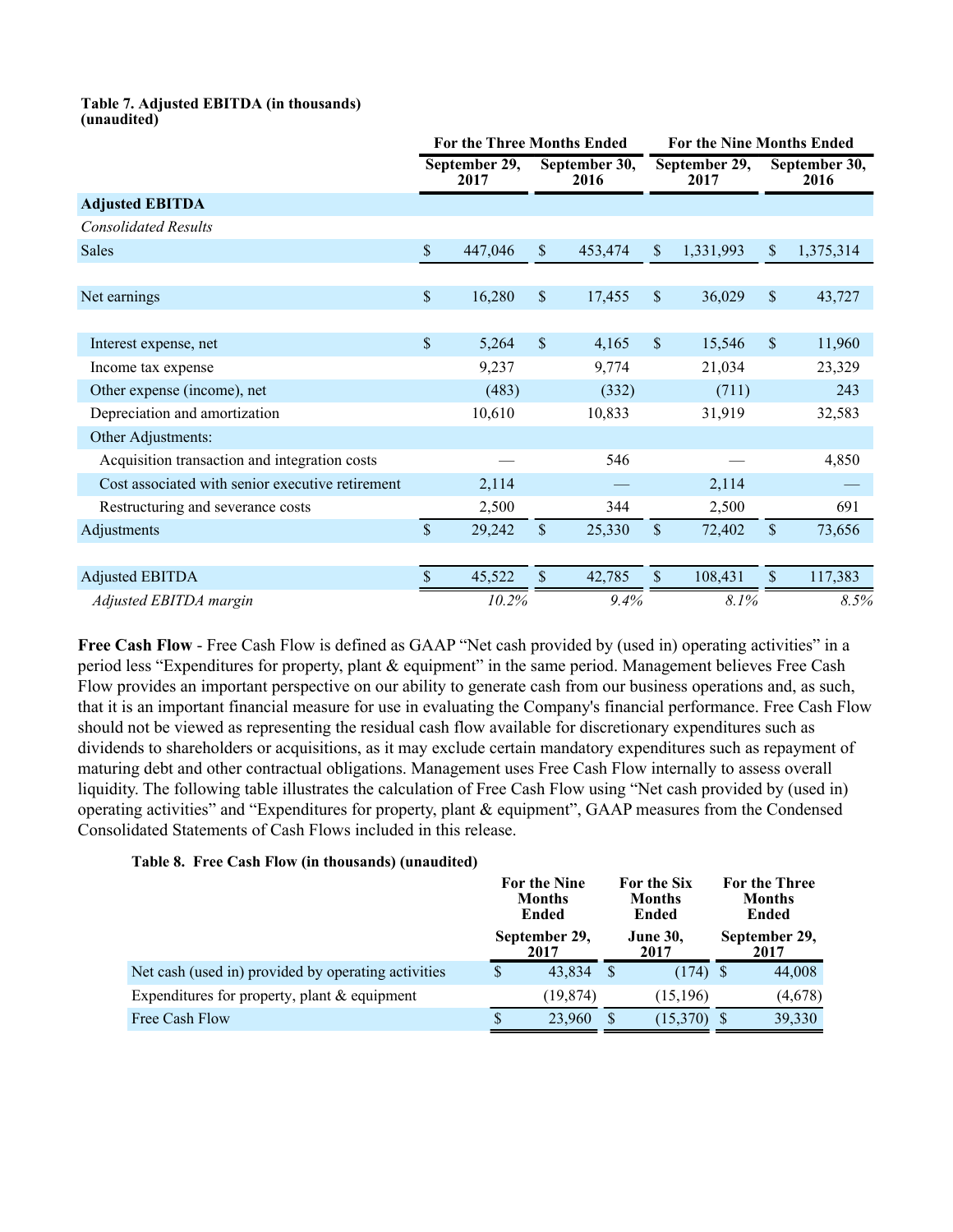| Table 9. Free Cash Flow - 2017 Outlook (in millions) | 2017 Outlook |                       |  |        |  |
|------------------------------------------------------|--------------|-----------------------|--|--------|--|
| Free Cash Flow:                                      |              |                       |  |        |  |
| Net cash provided by operating activities            | S            | 100.0 to \$           |  | 130.0  |  |
| Less: Expenditures for property, plant and equipment |              | $(30.0)$ to           |  | (30.0) |  |
| Free Cash Flow                                       |              | 70 Q<br>$\mathsf{to}$ |  | 100 0  |  |

**Debt to Capitalization Ratio** - Debt to Capitalization Ratio is calculated by dividing debt by capitalization. Debt is defined as GAAP "Current portion of long-term debt" plus "Long-term debt, excluding current portion". Capitalization is defined as Debt plus GAAP "Total shareholders' equity" and "Temporary equity". Management believes that Debt to Capitalization Ratio is a measurement of financial leverage and provides an insight into the financial structure of the Company and its financial strength. The following table illustrates the calculation of Debt to Capitalization Ratio using GAAP measures from the Condensed Consolidated Balance Sheets included in this release.

#### **Table 10. Debt to Capitalization Ratio (in thousands) (unaudited)**

|                                                                       |   | September 29,<br>2017 |   | December 31,<br>2016 |
|-----------------------------------------------------------------------|---|-----------------------|---|----------------------|
| Current portion of long-term debt, net of debt issuance costs         | S | 18,984                | S | 119,548              |
| Long-term debt, excluding current portion, net of debt issuance costs |   | 394,459               |   | 296,598              |
| Debt                                                                  |   | 413.443               | S | 416,146              |
| Temporary equity, convertible notes                                   |   | 11                    |   | 1,797                |
| Total shareholders' equity                                            |   | 618,725               |   | 565,787              |
| Capitalization                                                        |   | 1,032,179             |   | 983,730              |
| Debt to Capitalization Ratio                                          |   | 40.1%                 |   | 42.3%                |

**Adjusted Net Earnings and Adjusted Diluted Earnings Per Share** - Adjusted Net Earnings and Adjusted Diluted Earnings per Share are defined as GAAP "Net earnings" and "Diluted earnings per share", less items that are not indicative of the operating performance of the business for the periods presented. These items are included in the reconciliation below. Management uses Adjusted Net Earnings and Adjusted Diluted Earnings per Share to evaluate performance period over period, to analyze the underlying trends in our business and to assess its performance relative to its competitors. We believe that this information is useful for investors and financial institutions seeking to analyze and compare companies on the basis of operating performance.

The following table illustrates the calculation of Adjusted Net Earnings and Adjusted Diluted Earnings per Share using "Net earnings" and "Diluted earnings per share" from the "Condensed Consolidated Statements of Operations" included in the Company's Form 10-Q filed with the Securities and Exchange Commission on October 26, 2017.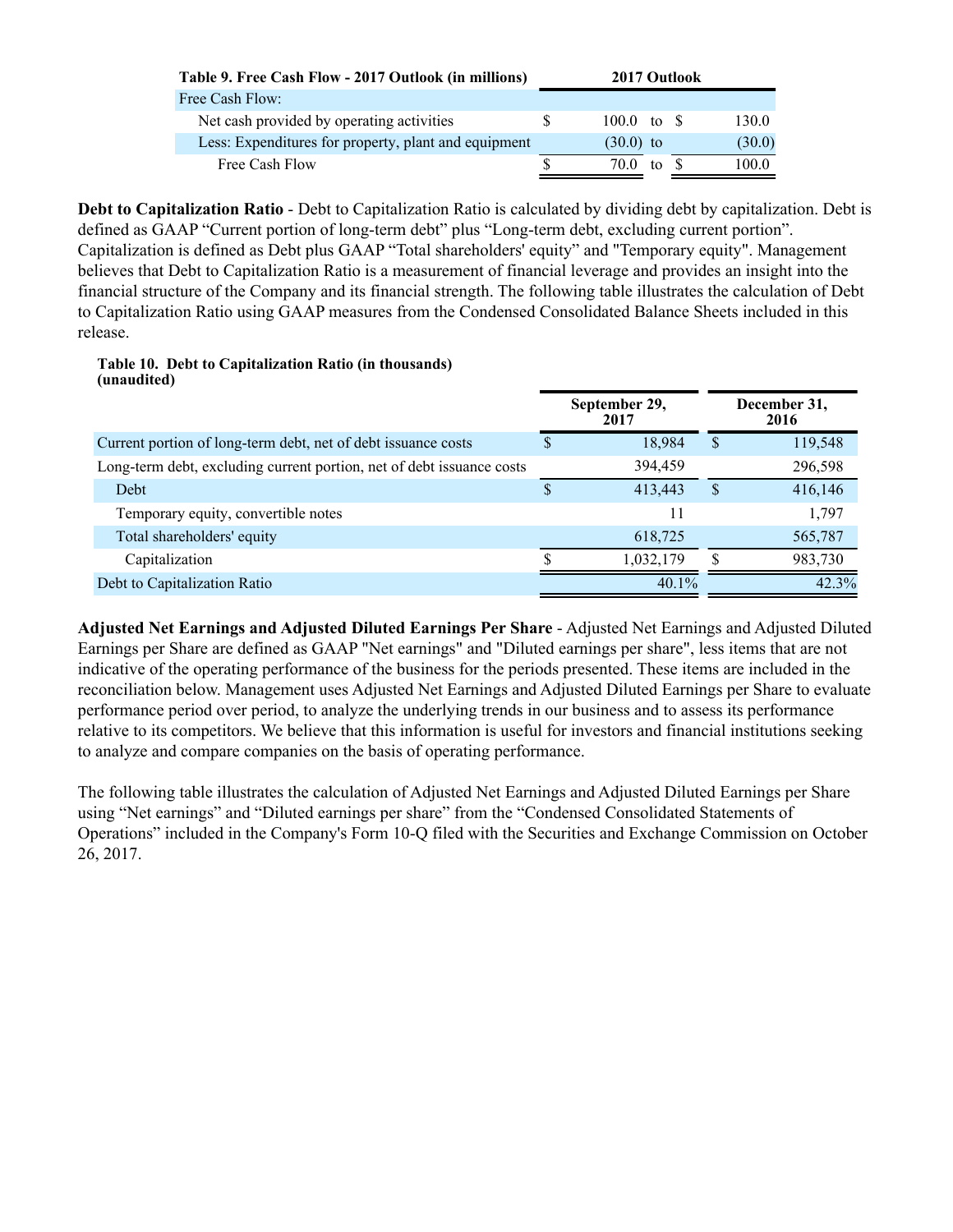### **Table 11. Adjusted Net Earnings and Adjusted Diluted Earnings per Share (In thousands except per share amounts) (unaudited)**

|                                                    | <b>For the Three Months Ended</b> |                       |                           |                       | <b>For the Nine Months Ended</b> |                       |               |                       |  |
|----------------------------------------------------|-----------------------------------|-----------------------|---------------------------|-----------------------|----------------------------------|-----------------------|---------------|-----------------------|--|
|                                                    |                                   | September 29,<br>2017 |                           | September 30,<br>2016 |                                  | September 29,<br>2017 |               | September 30,<br>2016 |  |
| Adjustments to Net Earnings, pre tax               |                                   |                       |                           |                       |                                  |                       |               |                       |  |
| Acquisition transaction and integration costs      | $\$$                              |                       | $\boldsymbol{\mathsf{S}}$ | 546                   | \$                               |                       | $\$$          | 4,850                 |  |
| Restructuring and severance costs at Distribution  |                                   |                       |                           | 344                   |                                  |                       |               | 691                   |  |
| Cost associated with senior executive retirement   |                                   | 2,114                 |                           |                       |                                  | 2,114                 |               |                       |  |
| Restructuring and severance costs at Aerospace     |                                   | 2,500                 |                           |                       |                                  | 2,500                 |               |                       |  |
| Adjustments, pre tax                               | $\mathbb{S}$                      | 4,614                 | $\mathcal{S}$             | 890                   | $\$$                             | 4,614                 | $\mathcal{S}$ | 5,541                 |  |
| Tax Effect of Adjustments to Net Earnings          |                                   |                       |                           |                       |                                  |                       |               |                       |  |
| Acquisition transaction and integration costs      | \$                                |                       | \$                        | 191                   | \$                               |                       | \$            | 1,697                 |  |
| Restructuring and severance costs at Distribution  |                                   |                       |                           | 120                   |                                  |                       |               | 242                   |  |
| Cost associated with senior executive retirement   |                                   | 740                   |                           |                       |                                  | 740                   |               |                       |  |
| Restructuring and severance costs at Aerospace     |                                   | 875                   |                           |                       |                                  | 875                   |               |                       |  |
| Tax effect of Adjustments                          | \$                                | 1,615                 | $\$$                      | 311                   | $\boldsymbol{\mathsf{S}}$        | 1,615                 | $\$$          | 1,939                 |  |
|                                                    |                                   |                       |                           |                       |                                  |                       |               |                       |  |
| Adjustments to Net Earnings, net of tax            |                                   |                       |                           |                       |                                  |                       |               |                       |  |
| GAAP Net earnings, as reported                     | $\boldsymbol{\mathsf{S}}$         | 16,280                | $\boldsymbol{\mathsf{S}}$ | 17,455                | \$                               | 36,029                | \$            | 43,727                |  |
| Acquisition transaction and integration costs      |                                   |                       |                           | 355                   |                                  |                       |               | 3,153                 |  |
| Restructuring and severance costs at Distribution  |                                   |                       |                           | 224                   |                                  |                       |               | 449                   |  |
| Cost associated with senior executive retirement   |                                   | 1,374                 |                           |                       |                                  | 1,374                 |               |                       |  |
| Restructuring and severance costs at Aerospace     |                                   | 1,625                 |                           |                       |                                  | 1,625                 |               |                       |  |
| <b>Adjusted Net Earnings</b>                       | \$                                | 19,279                | $\mathcal{S}$             | 18,034                | \$                               | 39,028                | $\mathsf{\$}$ | 47,329                |  |
|                                                    |                                   |                       |                           |                       |                                  |                       |               |                       |  |
| Calculation of Adjusted Diluted Earnings per Share |                                   |                       |                           |                       |                                  |                       |               |                       |  |
| GAAP diluted earnings per share                    | $\mathbb S$                       | 0.58                  | $\mathcal{S}$             | 0.62                  | \$                               | 1.27                  | $\$$          | 1.56                  |  |
| Acquisition transaction and integration costs      |                                   |                       |                           | 0.01                  |                                  |                       |               | 0.11                  |  |
| Restructuring and severance costs at Distribution  |                                   |                       |                           | 0.01                  |                                  |                       |               | 0.02                  |  |
| Cost associated with senior executive retirement   |                                   | 0.05                  |                           |                       |                                  | 0.05                  |               |                       |  |
| Restructuring and severance costs at Aerospace     |                                   | 0.06                  |                           |                       |                                  | 0.06                  |               |                       |  |
| Adjusted Diluted Earnings per Share                | \$                                | 0.69                  | $\mathsf{\$}$             | 0.64                  | \$                               | 1.38                  | $\$$          | 1.69                  |  |
| Diluted weighted average shares outstanding        |                                   | 28,219                |                           | 28,080                |                                  | 28,319                |               | 27,943                |  |

**Adjusted Net Sales and Adjusted Operating Income** - Adjusted Net Sales is defined as net sales, less items not indicative of normal sales, such as revenue recorded related to the settlement of claims. Adjusted Operating Income is defined as operating income, less items that are not indicative of the operating performance of the Company's segments or corporate function for the period presented. These items are included in the reconciliation below. Management uses Adjusted Net Sales and Adjusted Operating Income to evaluate performance period over period, to analyze underlying trends in our segments and corporate function and to assess their performance relative to their competitors. We believe that this information is useful for investors and financial institutions seeking to analyze and compare companies on the basis of operating performance. The following table illustrates the calculation of Adjusted Operating Income using information found in Note 14, Segment and Geographic Information, to the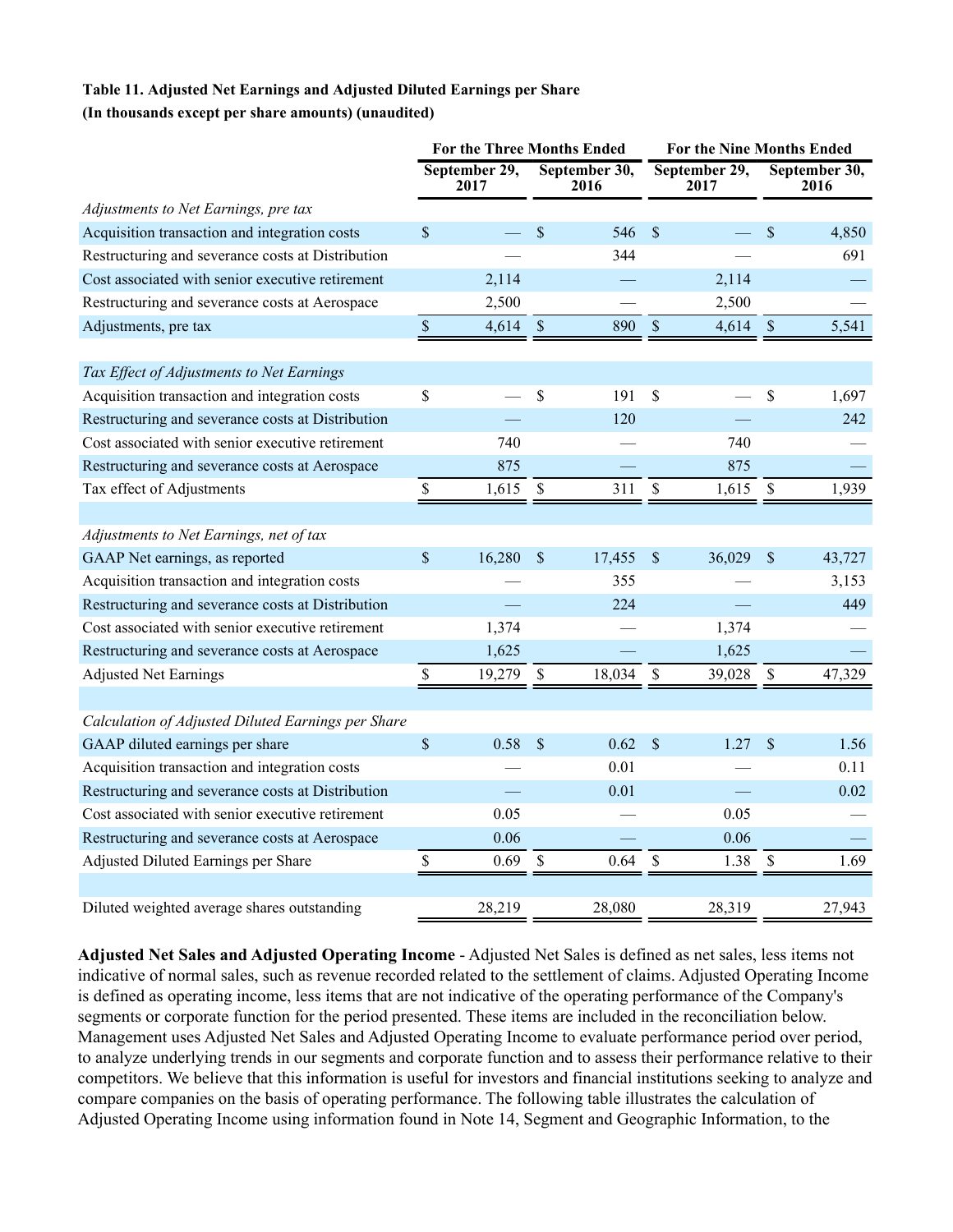Condensed Consolidated Financial Statements included in the Company's Form 10-Q filed with the Securities and Exchange Commission on October 26, 2017.

# **Table 12. Adjusted Net Sales and Adjusted Operating Income (In thousands) (unaudited)**

|                                                            | For the Three Months Ended |                       |                           |                       |               | For the Nine Months Ended |                           |                       |
|------------------------------------------------------------|----------------------------|-----------------------|---------------------------|-----------------------|---------------|---------------------------|---------------------------|-----------------------|
|                                                            |                            | September 29,<br>2017 |                           | September 30,<br>2016 |               | September 29,<br>2017     |                           | September 30,<br>2016 |
| DISTRIBUTION SEGMENT OPERATING<br><b>INCOME:</b>           |                            |                       |                           |                       |               |                           |                           |                       |
| Net Sales                                                  | \$                         | 267,641               | $\boldsymbol{\mathsf{S}}$ | 274,388               | \$            | 817,965                   | $\boldsymbol{\mathsf{S}}$ | 849,104               |
| GAAP Operating income - Distribution segment \$            |                            | 13,369                | \$                        | 11,872                | \$            | 40,997                    | \$                        | 36,148                |
| % of GAAP net sales                                        |                            | 5.0%                  |                           | 4.3%                  |               | 5.0%                      |                           | 4.3%                  |
| Restructuring and severance costs at<br>Distribution       |                            |                       |                           | 344                   |               |                           |                           | 691                   |
| <b>Adjusted Operating Income - Distribution</b><br>segment | $\mathbf S$                | 13,369                | $\mathcal{S}$             | 12,216                | <sup>\$</sup> | 40,997                    | \$                        | 36,839                |
| % of net sales                                             |                            | 5.0%                  |                           | 4.5%                  |               | 5.0%                      |                           | 4.3%                  |
| <b>AEROSPACE SEGMENT OPERATING</b><br><b>INCOME:</b>       |                            |                       |                           |                       |               |                           |                           |                       |
| Net Sales                                                  | \$                         | 179,405               | \$                        | 179,086               | S             | 514,028                   | \$                        | 526,210               |
| Adjustments                                                |                            |                       |                           |                       |               |                           |                           | 4,300                 |
| <b>Adjusted Net Sales</b>                                  | $\mathbf S$                | 179,405               | \$                        | 179,086               | \$            | 514,028                   | $\mathbb{S}$              | 521,910               |
| GAAP Operating income - Aerospace segment                  | \$                         | 31,877                | \$                        | 29,616                | \$            | 74,736                    | \$                        | 81,374                |
| % of GAAP net sales                                        |                            | 17.8%                 |                           | 16.5%                 |               | 14.5%                     |                           | 15.5%                 |
| % of Adj. net sales                                        |                            | 17.8%                 |                           | 16.5%                 |               | 14.5%                     |                           | 15.6%                 |
| Acquisition transaction and integration costs              |                            |                       |                           | 546                   |               |                           |                           | 4,850                 |
| Restructuring and severance costs                          |                            | 2,500                 |                           |                       |               | 2,500                     |                           |                       |
| <b>Adjusted Operating Income - Aerospace</b><br>segment    | S                          | 34,377                |                           | 30,162                |               | 77,236                    | S.                        | 86,224                |
| % of GAAP net sales                                        |                            | 19.2%                 |                           | 16.8%                 |               | $15.0\%$                  |                           | 16.4%                 |
| % of Adj. net sales                                        |                            | 19.2%                 |                           | 16.8%                 |               | 15.0%                     |                           | 16.5%                 |
| <b>CORPORATE EXPENSE:</b>                                  |                            |                       |                           |                       |               |                           |                           |                       |
| <b>GAAP</b> Corporate Expense                              | \$                         | (15,160)              | \$                        | (10, 402)             | \$            | (44, 052)                 | \$                        | (38, 253)             |
| Cost of senior executive retirement                        |                            | 2,114                 |                           |                       |               | 2,114                     |                           |                       |
| <b>Adjusted Corporate Expense</b>                          | $\mathbb{S}$               | (13,046)              | \$                        | (10, 402)             | \$            | (41, 938)                 | \$                        | (38, 253)             |
| <b>CONSOLIDATED OPERATING INCOME:</b>                      |                            |                       |                           |                       |               |                           |                           |                       |
| Net Sales                                                  | \$                         | 447,046               | \$                        | 453,474               | \$            | 1,331,993                 | \$                        | 1,375,314             |
| Adjustments                                                |                            |                       |                           |                       |               |                           |                           | 4,300                 |
| <b>Adjusted Net Sales</b>                                  | $\mathbb S$                | 447,046               | $\mathbb S$               | 453,474               | \$            | 1,331,993                 | $\mathbb S$               | 1,371,014             |
| GAAP - Operating income                                    | $\sqrt{\ }$                | 30,298                | $\$$                      | 31,062                | $\mathcal{S}$ | 71,898                    | $\mathbb S$               | 79,259                |
| % of GAAP net sales                                        |                            | 6.8%                  |                           | 6.8%                  |               | 5.4%                      |                           | 5.8%                  |
| % of Adj. net sales                                        |                            | 6.8%                  |                           | 6.8%                  |               | 5.4%                      |                           | 5.8%                  |
| Acquisition transaction and integration costs              |                            |                       |                           | 546                   |               |                           |                           | 4,850                 |
| Restructuring and severance costs at<br>Distribution       |                            |                       |                           | 344                   |               |                           |                           | 691                   |
| Cost of senior executive retirement                        |                            | 2,114                 |                           |                       |               | 2,114                     |                           |                       |
| Restructuring and severance costs                          |                            | 2,500                 |                           |                       |               | 2,500                     |                           |                       |
| <b>Adjusted Operating Income</b>                           | \$                         | 34,912                | \$                        | 31,952                | \$            | 76,512                    | \$                        | 84,800                |
| % of GAAP net sales                                        |                            | 7.8%                  |                           | 7.0%                  |               | 5.7%                      |                           | 6.2%                  |
| % of Adj. net sales                                        |                            | 7.8%                  |                           | 7.0%                  |               | 5.7%                      |                           | 6.2%                  |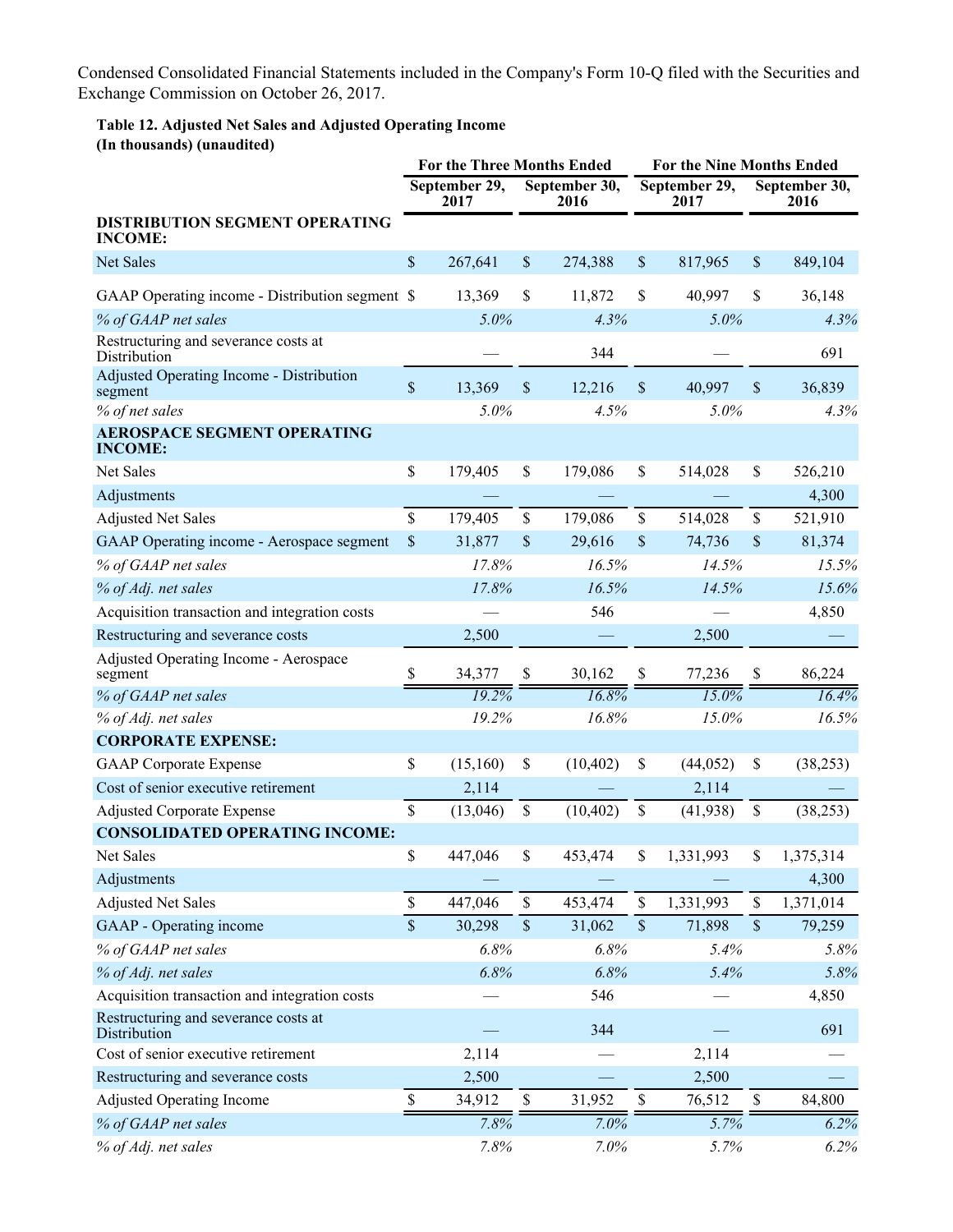The following table reconciles our GAAP operating margin outlook for Aerospace for 2017 to our Adjusted Operating Margin outlook for Aerospace for 2017:

|                                                            | 2017 Outlook |                     |       |  |                      |  |  |  |  |
|------------------------------------------------------------|--------------|---------------------|-------|--|----------------------|--|--|--|--|
| <b>Adjusted Operating Income - Outlook</b>                 |              | Low End of<br>Range |       |  | High End of<br>Range |  |  |  |  |
| Aerospace                                                  |              |                     |       |  |                      |  |  |  |  |
| Net Sales - Outlook                                        | \$           | 730.0               | to S  |  | 745.0                |  |  |  |  |
|                                                            |              |                     |       |  |                      |  |  |  |  |
| Operating income - Outlook                                 |              | 118.6               | to    |  | 123.4                |  |  |  |  |
| GAAP operating margin - outlook                            |              | $16.3\%$ to         |       |  | 16.6%                |  |  |  |  |
| Restructuring and severance costs                          |              | 4.0                 | to    |  | 4.0                  |  |  |  |  |
| Restructuring and severance costs as a percentage of sales |              | $0.5\%$ to          |       |  | 0.5%                 |  |  |  |  |
| Adjusted Operating Income - Outlook                        | \$           | 122.6               | to \$ |  | 127.4                |  |  |  |  |
| <b>Adjusted Operating Margin - Outlook</b>                 |              | $16.8\%$ to         |       |  | 171%                 |  |  |  |  |

#### **Table 13. Adjusted Operating Income - Outlook**

#### **FORWARD-LOOKING STATEMENTS**

This release contains "forward-looking statements" within the meaning of the safe harbor provisions of the U.S. Private Securities Litigation Reform Act of 1995. Forward-looking statements also may be included in other publicly available documents issued by the Company and in oral statements made by our officers and representatives from time to time. These forward-looking statements are intended to provide management's current expectations or plans for our future operating and financial performance, based on assumptions currently believed to be valid. They can be identified by the use of words such as "anticipate," "intend," "plan," "goal," "seek," "believe," "project," "estimate," "expect," "strategy," "future," "likely," "may," "should," "would," "could," "will" and other words of similar meaning in connection with a discussion of future operating or financial performance. Examples of forward looking statements include, among others, statements relating to future sales, earnings, cash flows, results of operations, uses of cash and other measures of financial performance.

*Because forward-looking statements relate to the future, they are subject to inherent risks, uncertainties and other factors that may cause the Company's actual results and financial condition to differ materially from those expressed or implied in the forward-looking statements. Such risks, uncertainties and other factors include, among others: (i) changes in domestic and foreign economic and competitive conditions in markets served by the Company, particularly the defense, commercial aviation and industrial production markets; (ii) changes in government and customer priorities and requirements (including cost-cutting initiatives, government and customer shut-downs, the potential deferral of awards, terminations or reductions of expenditures to respond to the priorities of Congress and the Administration, or budgetary cuts resulting from Congressional actions or automatic sequestration); (iii) changes in geopolitical conditions in countries where the Company does or intends to do business; (iv) the successful conclusion of competitions for government programs (including new, follow-on and successor programs) and thereafter successful contract negotiations with government authorities (both foreign and domestic) for the terms and conditions of the programs; (v) the timely receipt of any necessary export approvals and/or other licenses or authorizations from the U.S. Government; (vi) timely satisfaction or fulfillment of material contractual conditions precedents in customer purchase orders, contracts, or similar arrangements; (vii) the existence of standard government contract provisions permitting renegotiation of terms and termination for the convenience of the government; (viii) the successful resolution of government inquiries or investigations relating to our businesses and programs; (ix) risks and uncertainties associated with the successful implementation and ramp up of significant new programs, including the ability to manufacture the products to the detailed specifications required and recover start-up costs and other investments in the programs; (x) potential difficulties associated with variable acceptance test results, given sensitive production materials and extreme test parameters; (xi) the receipt and successful execution of production orders under the Company's existing U.S. government JPF contract, including the exercise of all contract options and receipt of orders from allied militaries, but excluding any next generation programmable fuze programs, as all have been assumed in connection with goodwill impairment evaluations; (xii) the continued support of the existing K-MAX® helicopter fleet, including sale of existing K-MAX® spare parts inventory and the receipt of orders for new aircraft sufficient to recover our investment in the restart of the K-MAX® production line; (xiii) the accuracy of current cost estimates associated with environmental remediation activities; (xiv) the profitable integration of acquired businesses into the Company's operations; (xv) the ability to implement our ERP systems in a cost-effective and efficient manner, limiting disruption to our business, and allowing us to capture their planned benefits while maintaining an adequate internal control environment; (xvi) changes in supplier sales or vendor incentive policies; (xvii) the effects of price*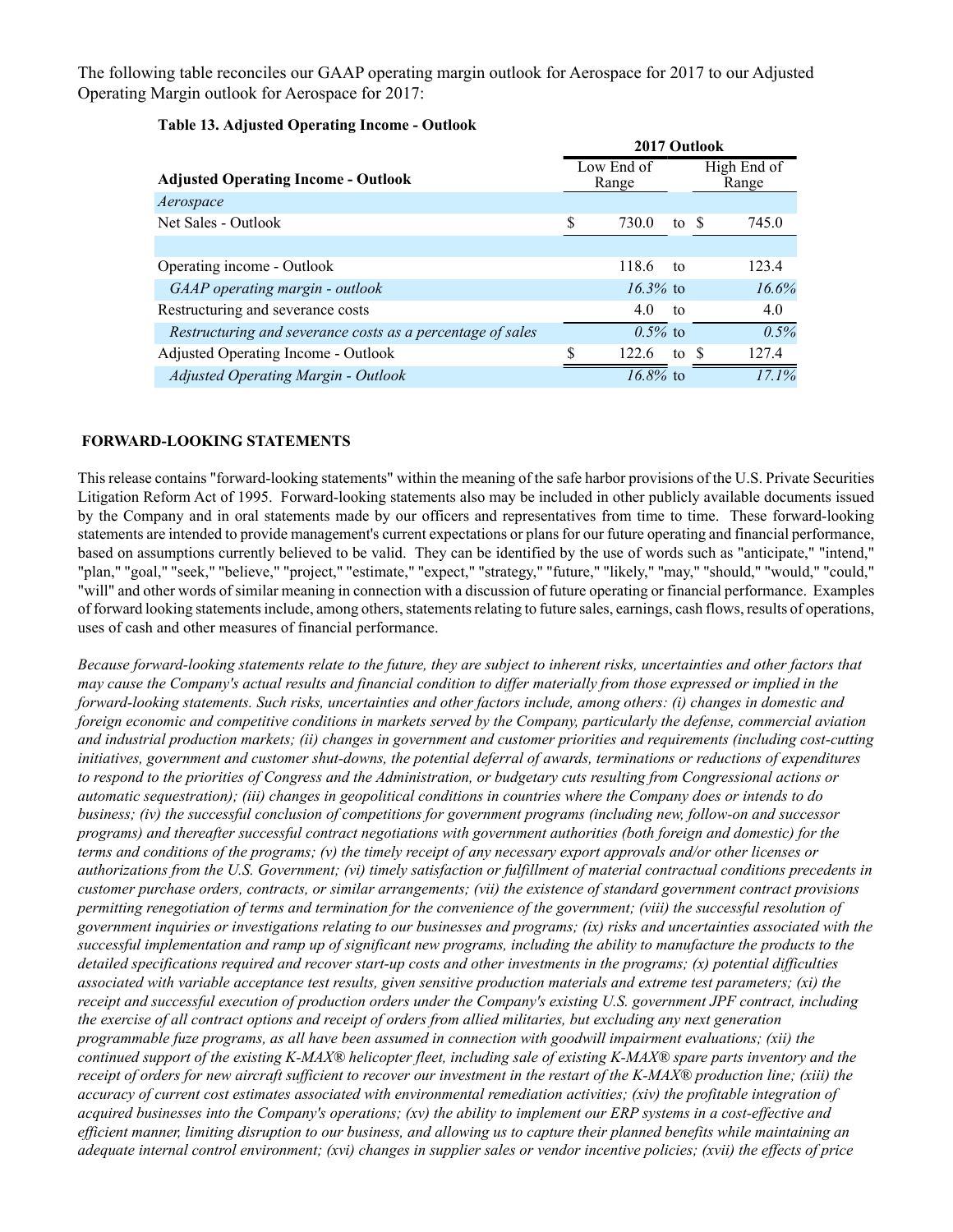*increases or decreases; (xviii) the effects of pension regulations, pension plan assumptions, pension plan asset performance, future contributions and the pension freeze, including the ultimate determination of the U.S. Government's share of any pension curtailment adjustment calculated in accordance with CAS 413; (xix) future levels of indebtedness and capital expenditures; (xx) the continued availability of raw materials and other commodities in adequate supplies and the effect of increased costs for such items; (xxi) the effects of currency exchange rates and foreign competition on future operations; (xxii) changes in laws and regulations, taxes, interest rates, inflation rates and general business conditions; (xxiii) the effects, if any, of the UK's exit from the EU; (xxiv) future repurchases and/or issuances of common stock; (xxv) the incurrence of unanticipated restructuring costs or the failure to realize anticipated savings or benefits from past or future expense reduction actions; and (xxvi) other risks and uncertainties set forth herein, in our 2016 Form 10-K and in our Form 10-Q for the fiscal quarter ended June 30, 2017.*

Any forward-looking information provided in this release should be considered with these factors in mind. We assume no obligation to update any forward-looking statements contained in this report.

*###*

Contact: James Coogan V.P., Investor Relations (860) 243-6342 James.Coogan@kaman.com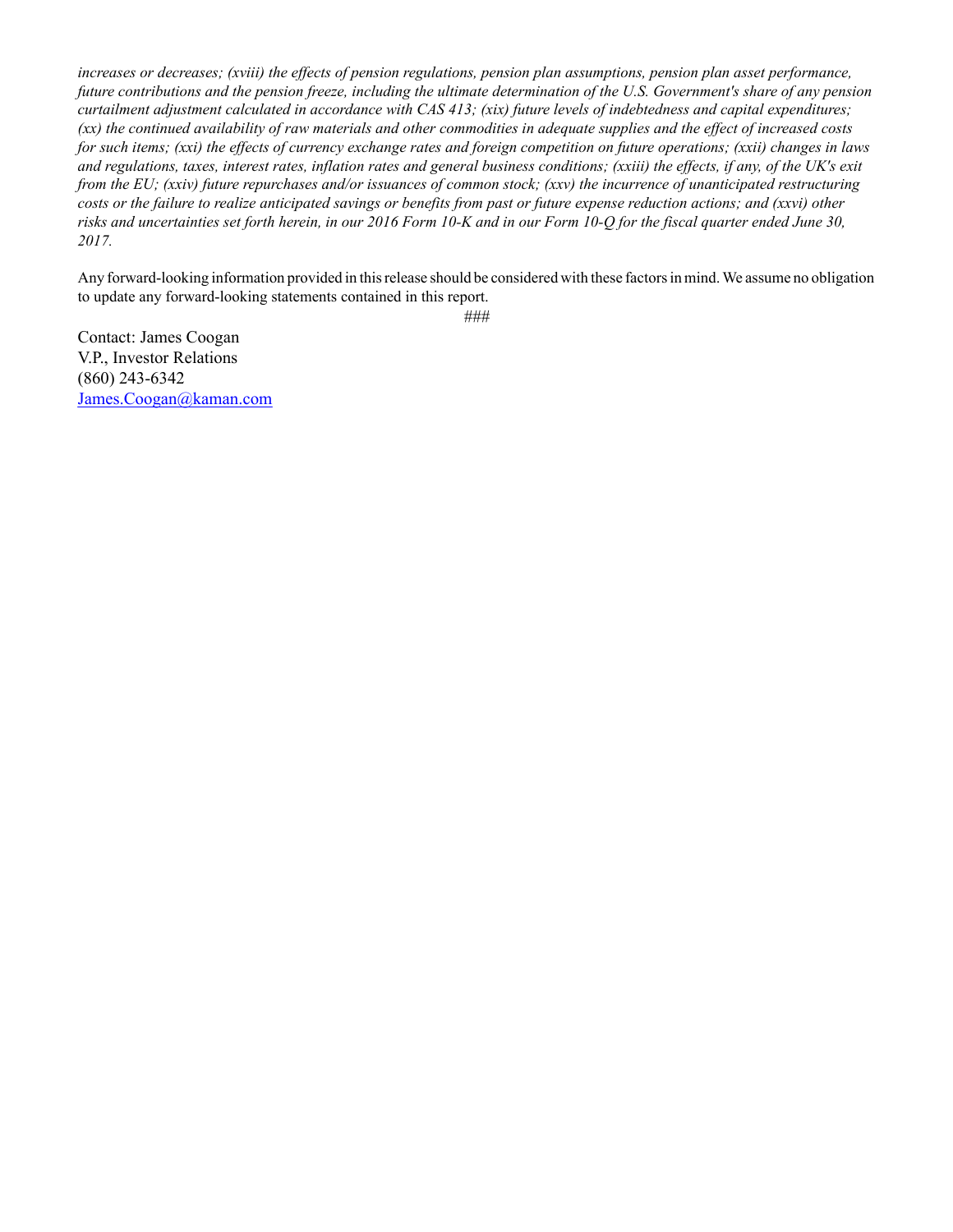## **KAMAN CORPORATION AND SUBSIDIARIES**

**Condensed Consolidated Statements of Operations**

*(In thousands, except per share amounts) (unaudited)*

|                                              | <b>For the Three Months Ended</b> |                       |                           | <b>For the Nine Months Ended</b> |                      |                       |              |                       |
|----------------------------------------------|-----------------------------------|-----------------------|---------------------------|----------------------------------|----------------------|-----------------------|--------------|-----------------------|
|                                              |                                   | September 29,<br>2017 |                           | September 30,<br>2016            |                      | September 29,<br>2017 |              | September 30,<br>2016 |
| Net sales                                    | $\mathbb{S}$                      | 447,046               | $\mathcal{S}$             | 453,474                          | $\mathbb{S}$         | 1,331,993             | $\mathbb{S}$ | 1,375,314             |
| Cost of sales                                |                                   | 308,111               |                           | 317,984                          |                      | 933,279               |              | 961,628               |
| Gross profit                                 |                                   | 138,935               |                           | 135,490                          |                      | 398,714               |              | 413,686               |
| Selling, general and administrative expenses |                                   | 106,349               |                           | 104,060                          |                      | 324,533               |              | 333,726               |
| Restructuring costs                          |                                   | 2,500                 |                           | 344                              |                      | 2,500                 |              | 691                   |
| Net (gain) loss on sale of assets            |                                   | (212)                 |                           | 24                               |                      | (217)                 |              | 10                    |
| Operating income                             |                                   | 30,298                |                           | 31,062                           |                      | 71,898                |              | 79,259                |
| Interest expense, net                        |                                   | 5,264                 |                           | 4,165                            |                      | 15,546                |              | 11,960                |
| Other expense (income), net                  |                                   | (483)                 |                           | (332)                            |                      | (711)                 |              | 243                   |
| Earnings before income taxes                 |                                   | 25,517                |                           | 27,229                           |                      | 57,063                |              | 67,056                |
| Income tax expense                           |                                   | 9,237                 |                           | 9,774                            |                      | 21,034                |              | 23,329                |
| Net earnings                                 | \$                                | 16,280                | $\boldsymbol{\mathsf{S}}$ | 17,455                           | $\sqrt{\frac{2}{5}}$ | 36,029                | \$           | 43,727                |
|                                              |                                   |                       |                           |                                  |                      |                       |              |                       |
| Earnings per share:                          |                                   |                       |                           |                                  |                      |                       |              |                       |
| Basic earnings per share                     | \$                                | 0.58                  | <sup>\$</sup>             | 0.64                             | \$                   | 1.31                  | \$           | 1.61                  |
| Diluted earnings per share                   | \$                                | 0.58                  | \$                        | 0.62                             | \$                   | 1.27                  | \$           | 1.56                  |
| Average shares outstanding:                  |                                   |                       |                           |                                  |                      |                       |              |                       |
| <b>Basic</b>                                 |                                   | 27,907                |                           | 27,128                           |                      | 27,536                |              | 27,096                |
| Diluted                                      |                                   | 28,219                |                           | 28,080                           |                      | 28,319                |              | 27,943                |
| Dividends declared per share                 | \$                                | 0.20                  | \$                        | 0.18                             | \$                   | 0.60                  | \$           | 0.54                  |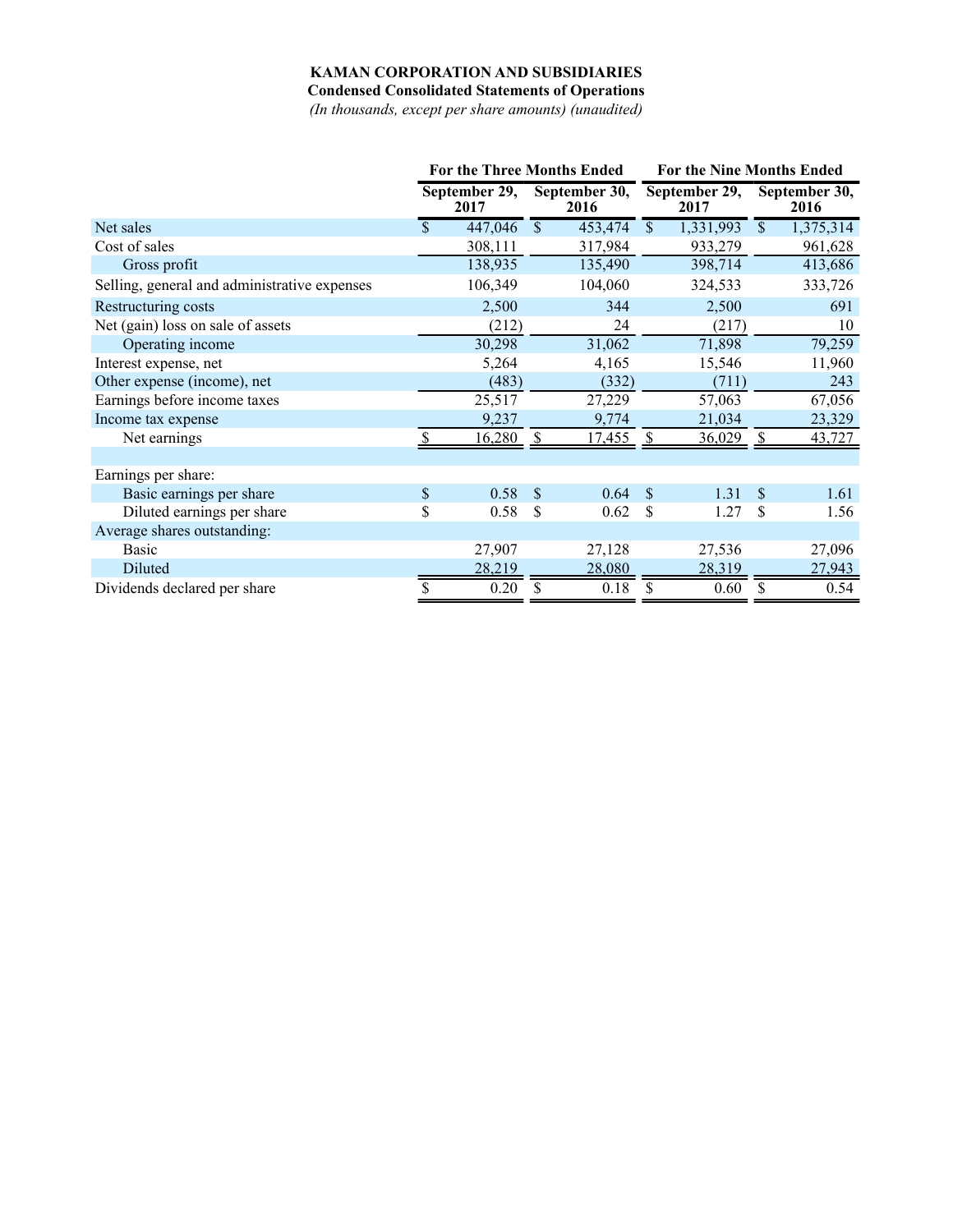## **KAMAN CORPORATION AND SUBSIDIARIES Condensed Consolidated Balance Sheets**

(*In thousands, except share and per share amounts) (unaudited)*

|                                                                                                                             |                          | September 29,<br>2017 | December 31,<br>2016 |            |
|-----------------------------------------------------------------------------------------------------------------------------|--------------------------|-----------------------|----------------------|------------|
| <b>Assets</b>                                                                                                               |                          |                       |                      |            |
| Current assets:                                                                                                             |                          |                       |                      |            |
| Cash and cash equivalents                                                                                                   | \$                       | 35,429                | <sup>S</sup>         | 41,205     |
| Accounts receivable, net                                                                                                    |                          | 280,440               |                      | 230,864    |
| Inventories                                                                                                                 |                          | 385,654               |                      | 393,814    |
| Income tax refunds receivable                                                                                               |                          | 638                   |                      | 6,065      |
| Other current assets                                                                                                        |                          | 30,737                |                      | 26,605     |
| Total current assets                                                                                                        |                          | 732,898               |                      | 698,553    |
| Property, plant and equipment, net of accumulated depreciation of \$245,292 and<br>$$226,366$ , respectively                |                          | 183,106               |                      | 176,521    |
| Goodwill                                                                                                                    |                          | 349,893               |                      | 337,894    |
| Other intangible assets, net                                                                                                |                          | 120,034               |                      | 126,444    |
| Deferred income taxes                                                                                                       |                          | 48,658                |                      | 59,373     |
| Other assets                                                                                                                |                          | 24,852                |                      | 27,501     |
| <b>Total assets</b>                                                                                                         | $\overline{\mathcal{S}}$ | 1,459,441             | $\mathcal{S}$        | 1,426,286  |
| Liabilities and Shareholders' Equity                                                                                        |                          |                       |                      |            |
| Current liabilities:                                                                                                        |                          |                       |                      |            |
| Current portion of long-term debt, net of debt issuance costs                                                               | \$                       | 18,984                | $\mathcal{S}$        | 119,548    |
| Accounts payable - trade                                                                                                    |                          | 111,958               |                      | 116,663    |
| Accrued salaries and wages                                                                                                  |                          | 47,990                |                      | 43,165     |
| Advances on contracts                                                                                                       |                          | 14,814                |                      | 13,356     |
| Income taxes payable                                                                                                        |                          | 5,058                 |                      | 1,165      |
| Other current liabilities                                                                                                   |                          | 58,503                |                      | 59,989     |
| Total current liabilities                                                                                                   |                          | 257,307               |                      | 353,886    |
| Long-term debt, excluding current portion, net of debt issuance costs                                                       |                          | 394,459               |                      | 296,598    |
| Deferred income taxes                                                                                                       |                          | 7,766                 |                      | 6,875      |
| Underfunded pension                                                                                                         |                          | 136,755               |                      | 156,427    |
| Other long-term liabilities                                                                                                 |                          | 44,418                |                      | 44,916     |
| Commitments and contingencies (Note 11)                                                                                     |                          |                       |                      |            |
| Temporary equity, convertible notes                                                                                         |                          | 11                    |                      | 1,797      |
| Shareholders' equity:                                                                                                       |                          |                       |                      |            |
| Preferred stock, \$1 par value, 200,000 shares authorized; none outstanding                                                 |                          |                       |                      |            |
| Common stock, \$1 par value, 50,000,000 shares authorized; voting; 29,071,569<br>and 28,162,497 shares issued, respectively |                          | 29,072                |                      | 28,162     |
| Additional paid-in capital                                                                                                  |                          | 181,528               |                      | 171,162    |
| Retained earnings                                                                                                           |                          | 579,648               |                      | 560,200    |
| Accumulated other comprehensive income (loss)                                                                               |                          | (125, 579)            |                      | (156, 393) |
| Less 1,238,311 and 1,054,364 shares of common stock, respectively, held in<br>treasury, at cost                             |                          | (45, 944)             |                      | (37, 344)  |
| Total shareholders' equity                                                                                                  |                          | 618,725               |                      | 565,787    |
| Total liabilities and shareholders' equity                                                                                  | $\overline{\$}$          | 1,459,441             | $\mathcal{S}$        | 1,426,286  |